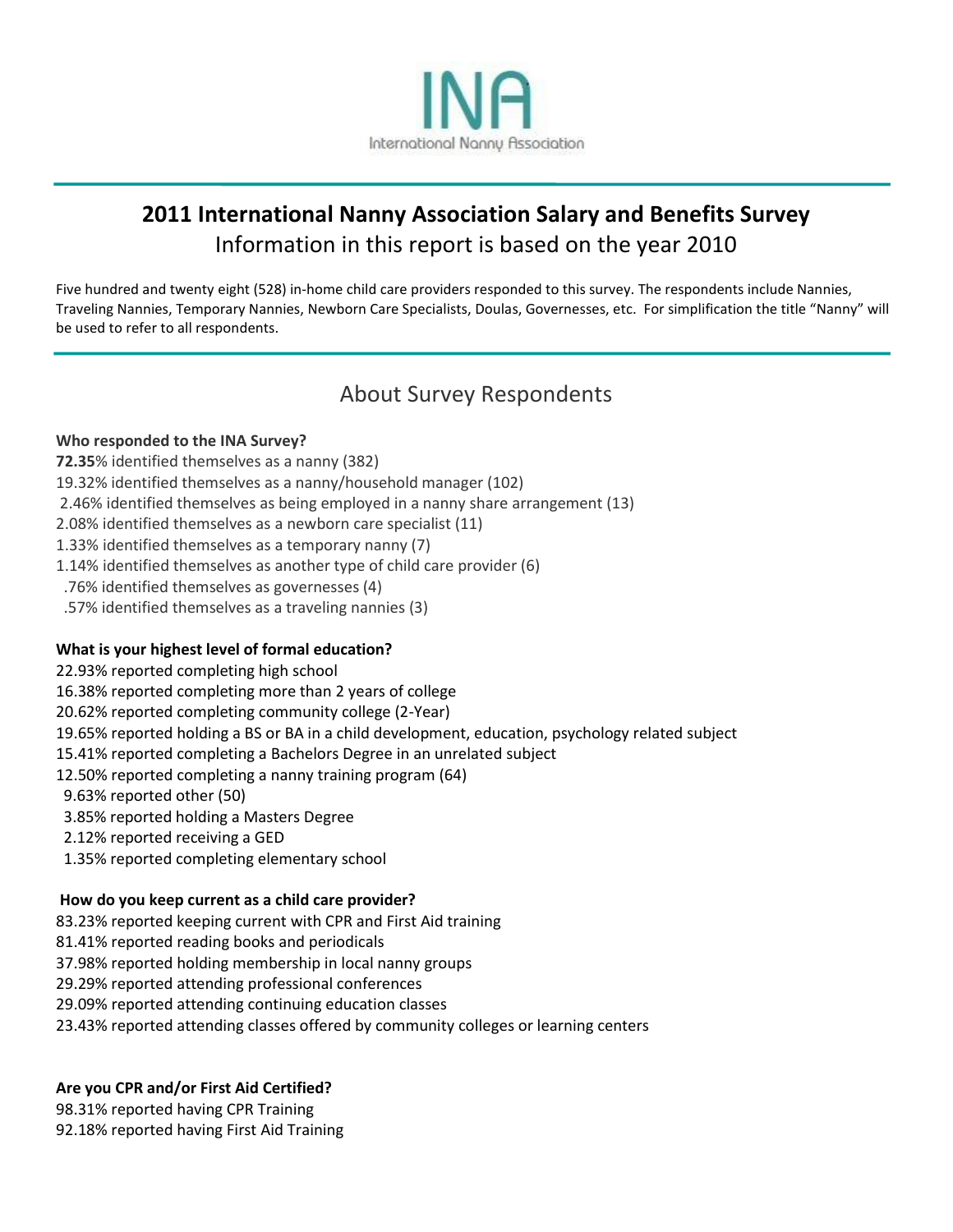

### **Are you currently employed?**

92.4% identified themselves as employed (488) 7.58% identified themselves as unemployed (40)

# **Does your employer furnish your room and board?**

87.3% reported living in their own homes *(Live-out*) (461) 9.6% reported living in their employers home (*Live-in*)(51) 3.1% reported living in separate quarters provided by their employer *(Live-in*) (16)

# **How many years have you worked as a nanny?**

17.42% had 10 to 15 years experience (92) 14.02% had 7 to 10 years experience (74) 12.50% had 20 plus years experience (66) 12.50% had 5 to 7 years experience (66) 12.50% had 4 to 5 years experience (66) 11.55% had 15 to 20 years experience (61) 5.68% had less than one year experience (30) 5.49% had 3 years experience (29) 4.55% had 1 year plus experience (24) 3.79% had 2 years plus experience (20)

## **How many nanny positions have you held that lasted longer than two (2) years?**

- 29.88% reported having two long-term positions
- 25.30% reported having one long-term position
- 17.13% reported having three long-term positions
- 11.95% reported having four long-term positions
- 10.76% reported having five or more long –term positions
- 4.98% reported having eight or more long-term positions

# **How long have you worked for your present employer?**

39.58% reported being employed by their current employer for less than one year (209) 21.02%% reported being employed by their current employer one year plus (111) 13.83% reported being employed by their employer two years plus (73) 9.85% reported being employed by their current employer three years plus (52) 6.40% reported being employed by their current employer 4 to 5 years (34) 4.36% reported being employed by their current employer for 5 to 7 years (23) 4.96% reported being employed by their current employer for more than 7 years (26)

## **How many children are presently in your care?**

52.00% reported caring for 2 children child (275) 26.70% reported caring for only 1 child (141) 18.18% reported caring for 3 children (96) 5.37% reported caring for 4 or more children (28)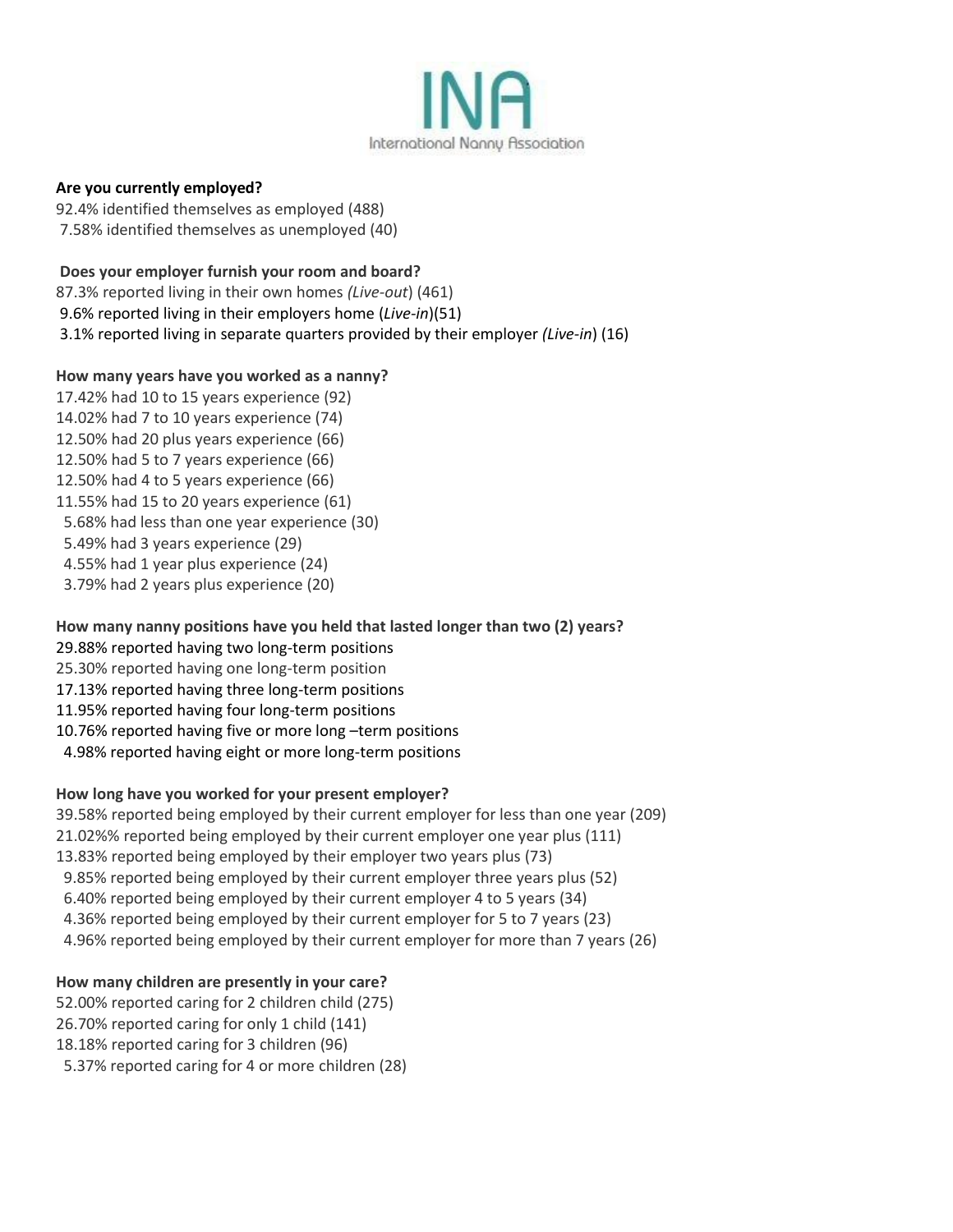

## **What is the age group of the children in your care?**

- 35.61% reported caring for children aged 3 to 5
- 31.82% reported caring for children aged 5 to 9
- 28.03% reported caring children aged 1 to 2
- 23.30% reported caring for children aged 2 to 3
- 17.99% reported caring for children 6 months to one year of age
- 14.20% reported caring for pre-teens
- 12.31% reported caring for children less than 6 months of age
- 8.90% reported caring for teenagers

#### **Are you currently caring for multiples or special needs children?**

- 87.70% reported caring for singleton(s)
- 16.4% reported caring for a set of twins
- 7.13% reported caring for children with special needs
- 1.58% reported caring for a set of triplets
- 0.20% reported caring for a set of quads

#### **Do you have a work agreement in place with your current employer?**

65.56% reported that they do have a work agreement

34.50% reported that they don't have a work agreement

#### **How did you find your current position?**

42.23% reported using a local nanny placement agency 19.89% reported using a local Internet job site or online classified 15.72% reported using a word of mouth referral –networking 10.04% reported using an option that was not listed on the survey 7.77% reported using a national Internet recruiting site 2.27% reported using a nationwide placement agency 1.33% reported using a newspaper advertisement 0.76% reported using a local bulletin board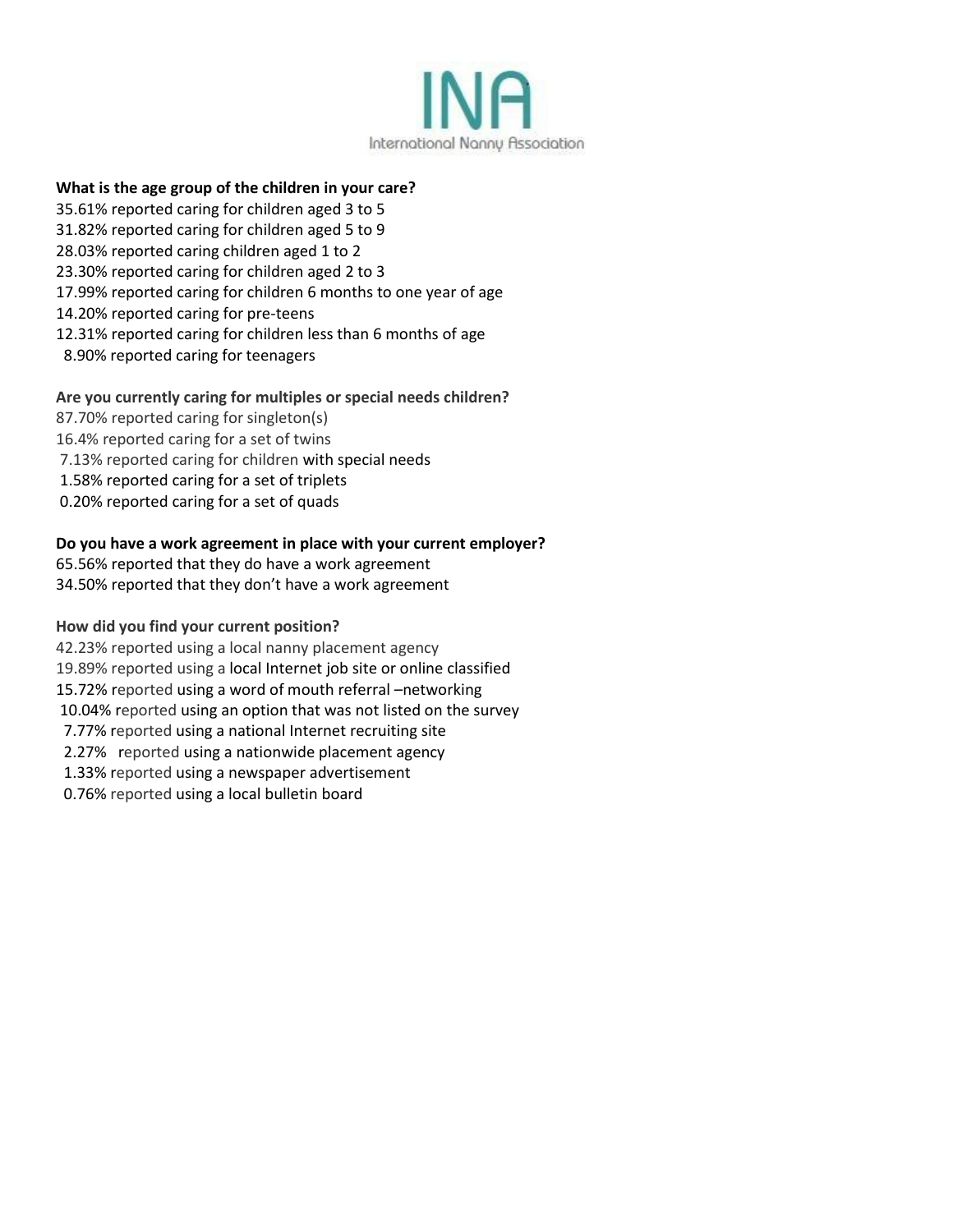

# Nanny Salaries and Benefits

**What was your gross (pre-tax) weekly salary in 2010?** (Some respondents are part-time employees)

11.17% reported earning \$600 per week 8.71% reported earning \$300 or less per week 7.77% reported earning \$800 per week 7.58% reported earning \$750 per week 7.58% reported earning \$650 per week 7.20% reported earning \$500 per week 6.25% reported earning \$700 per week 5.49% reported earning \$550 per week 4.73% reported earning \$850 per week 4.73% reported earning \$350 per week 4.73% reported earning \$450 per week 4.56% reported earning \$900 per week 4.36% reported earning \$1000 per week 4.36% reported earning \$400 per week 2.84% reported earning \$950 per week

8.25% reported earning other than listed options

## **What is the profile of your employer family?**

67.87% reported working for a professional couple (357) 10.08% reported working for a couple where one or both parents work from home (53) 7.03% reported working for a couple where one parent is a professional/and one parent is at home (37) 4.75% reported working for an independently wealthy individual or family (25) 3.42% reported working for a professional single parent (18) 2.09% reported working for a divorced couple with shared custody (11) 1.09% reported working for a nationally known celebrity (10) 1.52% reported working for a locally known celebrity (8) 0.95% reported working for a government employee (5) 0.38% reported working for an internationally known celebrity (2)

#### **Is your employer withholding and reporting your payroll taxes?**

67.33% reported employers withholding both federal and state taxes

- 24.24% reported employers not withholding any employment taxes
- 8.43% reported employers withholding federal taxes only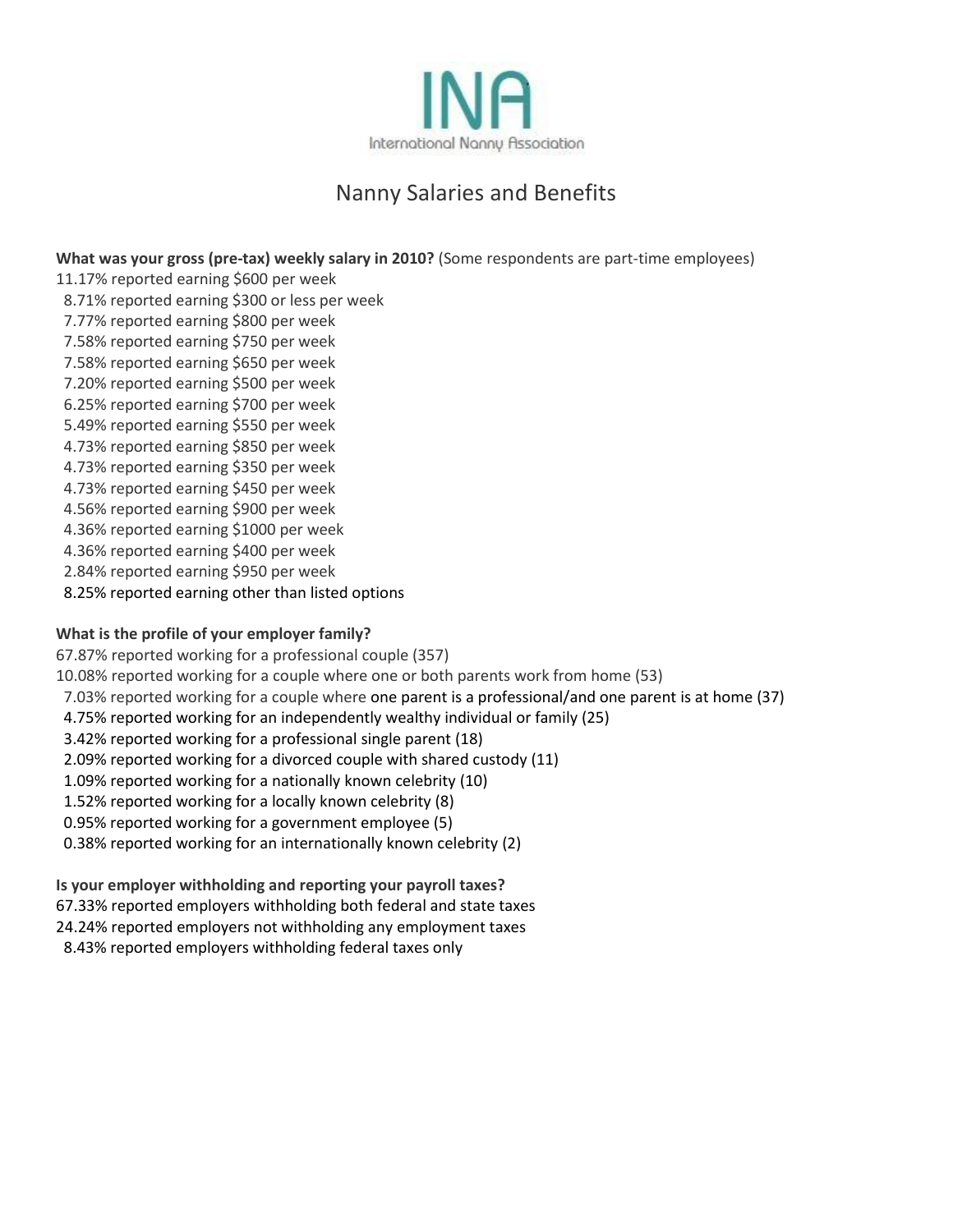

#### **What benefits does your employer provide?**

- 66.88% reported receiving paid national and religious holidays
- 63.96% reported receiving paid sick days
- 49.38% reported receiving 2 weeks paid vacation
- 36.04% reported receiving reimbursement for use of my vehicle
- 31.67% reported receiving use of an employer furnished vehicle
- 30.42% reported receiving paid personal days
- 23.96% reported receiving more than 2 weeks paid vacation
- 16.04% reported receiving 100% paid health insurance
- 12.29% reported receiving 1 week paid vacation
- 11.88% reported receiving cell phone allowance
- 12.08% reported receiving 50% paid health insurance
- 10.42% reported receiving membership to a health or country club
- 6.46% reported receiving paid registration and/or travel expense to professional conferences
- 2.29% reported receiving retirement plan contributions
- 3.96% reported receiving employer paid dues to a professional association
- 4.38% reported receiving employer paid continuing education or college courses
- 0.83% reported receiving disability insurance
- 1.04% reported receiving a clothing allowance

#### **What is your hourly rate of pay for baby-sitting or working on temporary (short-term) assignments?**

- 25.75% reported earning \$15.00 per hour
- 17.68% reported earning \$20.00 per hour
- 12.28% reported earning \$12.00 per hour
- 11.11% reported earning \$18.00 per hour
- 10.61% reported earning \$10.00 per hour
- 7.58% reported earning \$14.00 per hour
- 2.02% reported earning \$8.00 per hour
- 0.51% reported earning \$7.25 per hour (Federal minimum wage) (2 people)
- 0.25% reported earning \$7.00 per hour (1 person)
- 11.62% reported something other than the options the survey offered (46 people)

#### **Live-Out Nannies: How are you compensated if you stay overnight to care for the child/children?**

- 20.15% reported receiving \$100 per night additional compensation
- 15.23% reported receiving \$75 per night additional compensation
- 13.51% reported receiving \$50 per night additional compensation
- 12.04% reported receiving \$150 per night additional compensation
- 11.55% reported receiving no additional compensation
- 4.42% reported receiving \$125 per night additional compensation
- 23.10% reported receiving other types of compensation

#### **Live-In Nannies: How are you compensated if you provide overnight care?**

- 37.80% reported that they don't receive additional compensation
- 13.39% reported that they receive an additional \$50 per day
- 10.24% reported that they receive an additional \$100 per day
- 7.87% reported that they receive an additional \$75 per day
- 4.72% reported that they receive an additional \$150 per day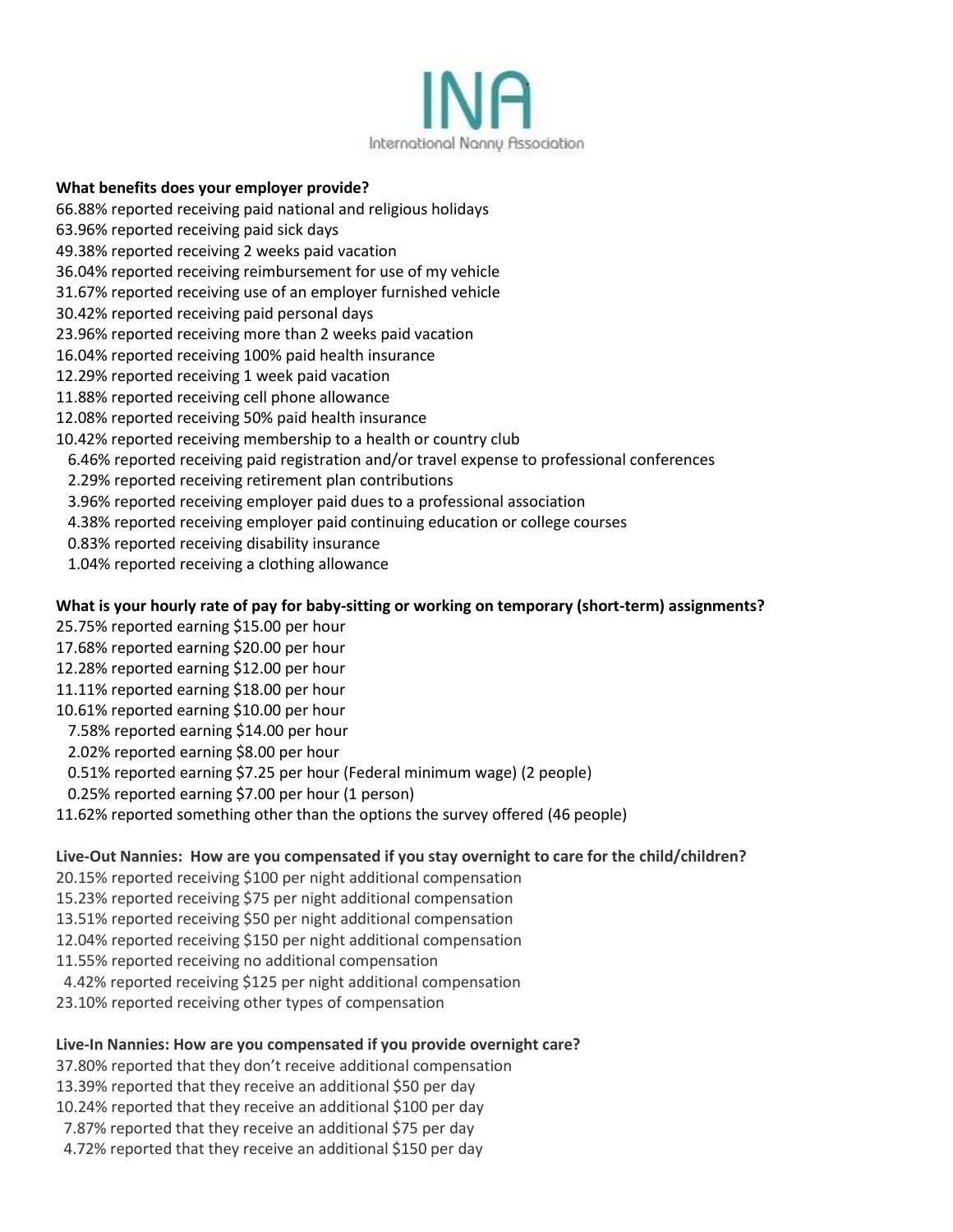

## **Live-Out Nannies: What is your rate of pay if you travel with your employer family?**

- 63.39% reported they do not travel with their employer family
- 12.95% reported receiving no additional compensation
- 7.37% reported receiving other types of compensation
- 4.46% reported receiving an additional \$150 per day
- 4.24% reported receiving an additional \$100 per day
- 2.68% reported receiving an additional \$50 per day
- 1.79% reported receiving an additional \$75 per day
- 1.56% reported receiving an additional \$125 per day

#### **Live-In Nannies: What is your rate of pay if you travel with your employer family?**

- 54.14% reported that don't travel with the employer
- 21.05% reported that don't receive additional compensation for traveling
- 7.52% reported that they receive an additional \$100 per day for traveling
- 3.01% reported that they receive an additional \$75 per day for traveling
- 2.26% reported that they receive an additional \$150 per day for traveling

#### **When your employer doesn't need you to work, do they pay you for the time you have off?**

- 72.18% reported they are paid their normal salary
- 13.18% reported that if they aren't needed, they don't get paid
- 9.00% reported that they are asked to make up the childcare hours
- 5.65% reported other

**Did you receive an increase in salary (raise) in 2010?**

- 34.69% reported receiving an increase that was not listed in the survey options
- 15.45% reported receiving a \$50 per week increase
- 15.16% reported receiving a 5% per week increase
- 14.58% reported receiving a \$25 per week increase
- 7.29% reported receiving a \$100 per week increase
- 6.12% reported receiving a \$10 per week increase
- 4.37% reported receiving a 10% per week increase
- 2.33% reported receiving a 7% per week increase

## **Did you receive a holiday gift or year-end bonus in 2010?**

26.20% reported that their specific bonus was not listed on the survey options

- 20.58% reported receiving a bonus of one week's salary
- 12.68% reported not receiving a bonus or gift
- 12.68% reported receiving a generous gift (Between \$100 and \$500 gift or gift certificate)
- 9.98% reported receiving two weeks salary bonus check
- 8.32% reported receiving cash plus a gift (\$100 or larger gift or gift certificate)
- 4.78% reported receiving an extravagant gift (In excess of \$500)
- 2.29% reported receiving a one month salary bonus check
- 2.49% reported receiving more than one month salary bonus check
- (The gifts received included luxury services, travel, designer apparel and accessories)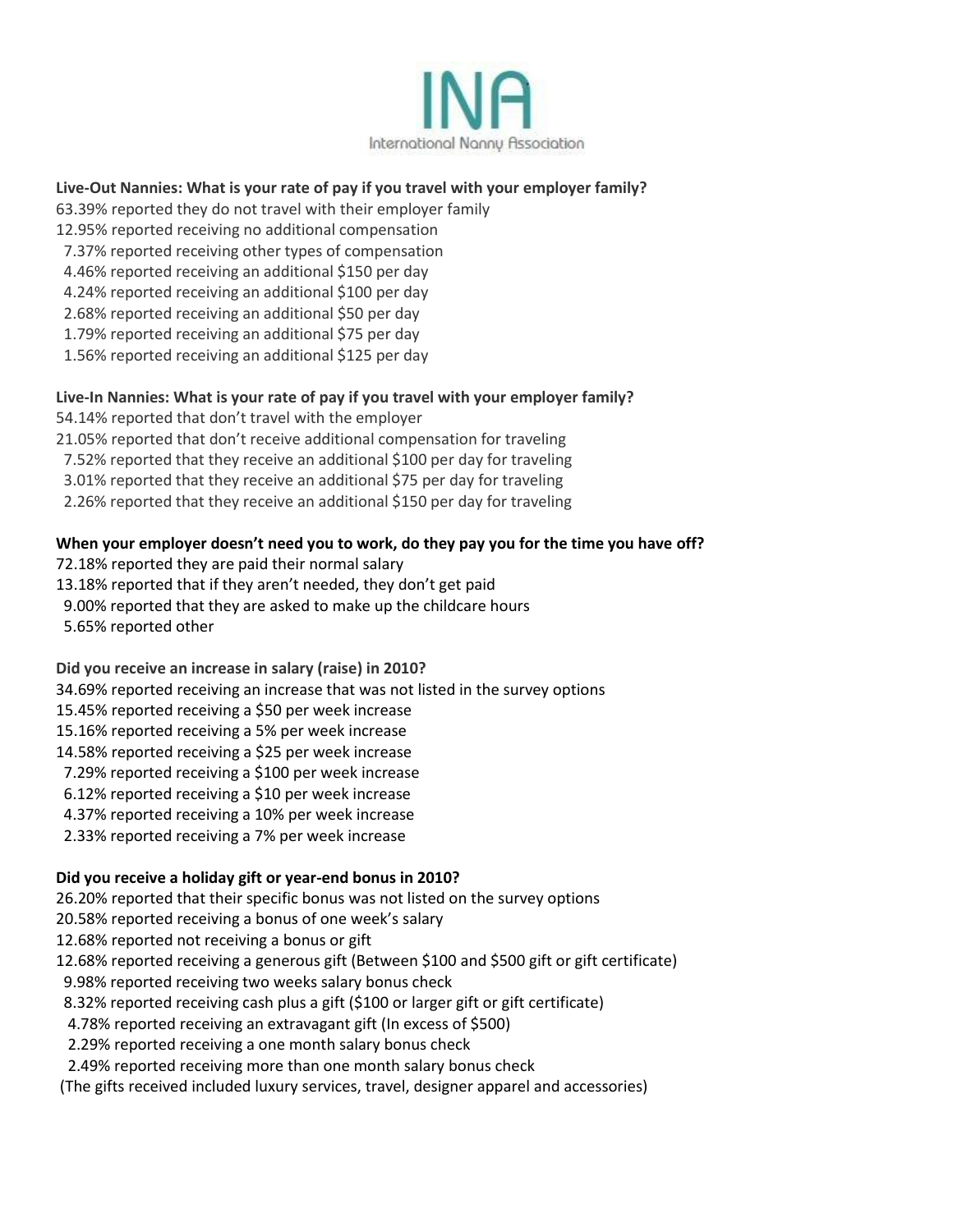

#### **Compared to 2008 are you earning more or less today?**

61.71% reported that they are earning more than they did in 2008 18.74% reported that they are earning less than they did in 2008 19.55% reported that their salary is about the same as it was 2008

### **Did your employer report your year-end monetary gift/bonus as taxable income ?**

81.68% reported no 18.32% reported yes

# Breakdown of Salaries for Live-out Nannies

# Listed Alphabetically by State *If fewer than 3 people responded we did not include the city or salary information*

## $\Delta$

Full time live out nannies in Phoenix Arizona earn on average, \$537.50 per week based on 4 responses.

# **C**

Live out nannies in Los Angeles, California earn on average, \$678 per week based on 26 responses.

Live out nannies in Long Beach, California earn on average \$488 per week based on 4 responses.

Live out nannies in Sacramento, California earn on average \$417 per week based on 3 responses.

Live out nannies in San Francisco, California earn on average \$638 per week based on 23 responses.

Live out nannies in San Jose, California earn on average, \$690 per week based on 25 responses.

Full time live out nannies in Denver Colorado earn on average \$654 per week based on 15 responses.

# **F**

Full time live out nannies in Tampa, Florida earn on average \$767 per week based on 3 responses

# **G**

Full time live out nannies in Atlanta, Georgia earn on average, \$703.12 per week based on 16 responses.

## **I**

Full time live out nannies in Chicago Illinois earn on average \$668 per week based on 11 responses.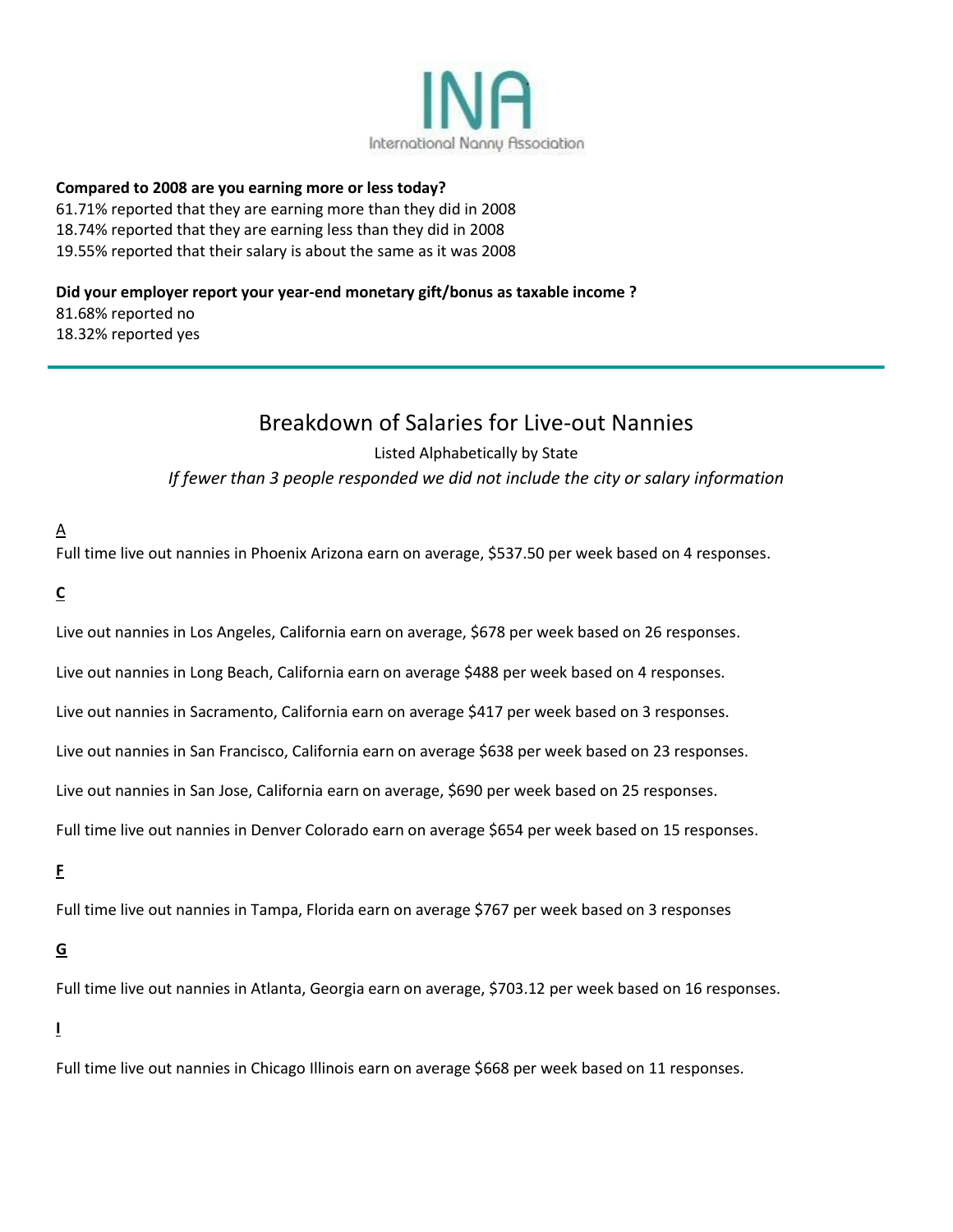

#### **M**

Full time live out nannies in Maine earn on average \$650 per week based on t9 responses. Full time live out nannies in Baltimore, Maryland earn on average \$675 per week based on 4 responses. Full time live out nannies in Boston, Massachusetts earn on average \$723 per week based on 49 responses. Full time live out nannies in Detroit, Michigan earn on average \$556 per week based on 17 responses. Full time live out nannies in Minneapolis/St Paul, Minnesota earn on average \$590 per week based on 15 responses. Full time live out nannies in St. Louis, Missouri earn on average \$550 per week based on 3 responses.

# **N**

Full time live out nannies in New York City, New York earn on average \$702 based on 26 responses. Live-in nannies in New York City, New York earn on average \$713 per week based on 8 responses. Full time live out nannies in Charlotte, North Carolina earn on average \$636 per week based on 14 responses. Full time live out nannies in Raleigh, North Carolina earn on average \$594 per week based on 8 responses.

# **O**

Full time live out nannies in Cincinnati, Ohio earn on average \$567 per week based on 6 responses. Full time live out nannies in Columbus, Ohio earn on average \$463 per week based on 4 responses. Full time live out nannies in Cleveland, Ohio earn on average \$629 per week based on 7 responses. Full time live out nannies in Portland, Oregon earn on average \$667 per week based on 3 responses.

#### P

Full time live out nannies in Philadelphia Pennsylvania earn on average \$571 per week based on 12 responses.

## **T**

Full time live out nannies in Austin, Texas earn on average \$600 per week based on 5 responses. Full time live out nannies in Dallas, Texas earn on average \$800 per week based on 8 responses. Full time live out nannies in Houston, Texas earn on average \$623 per week based on 46 responses.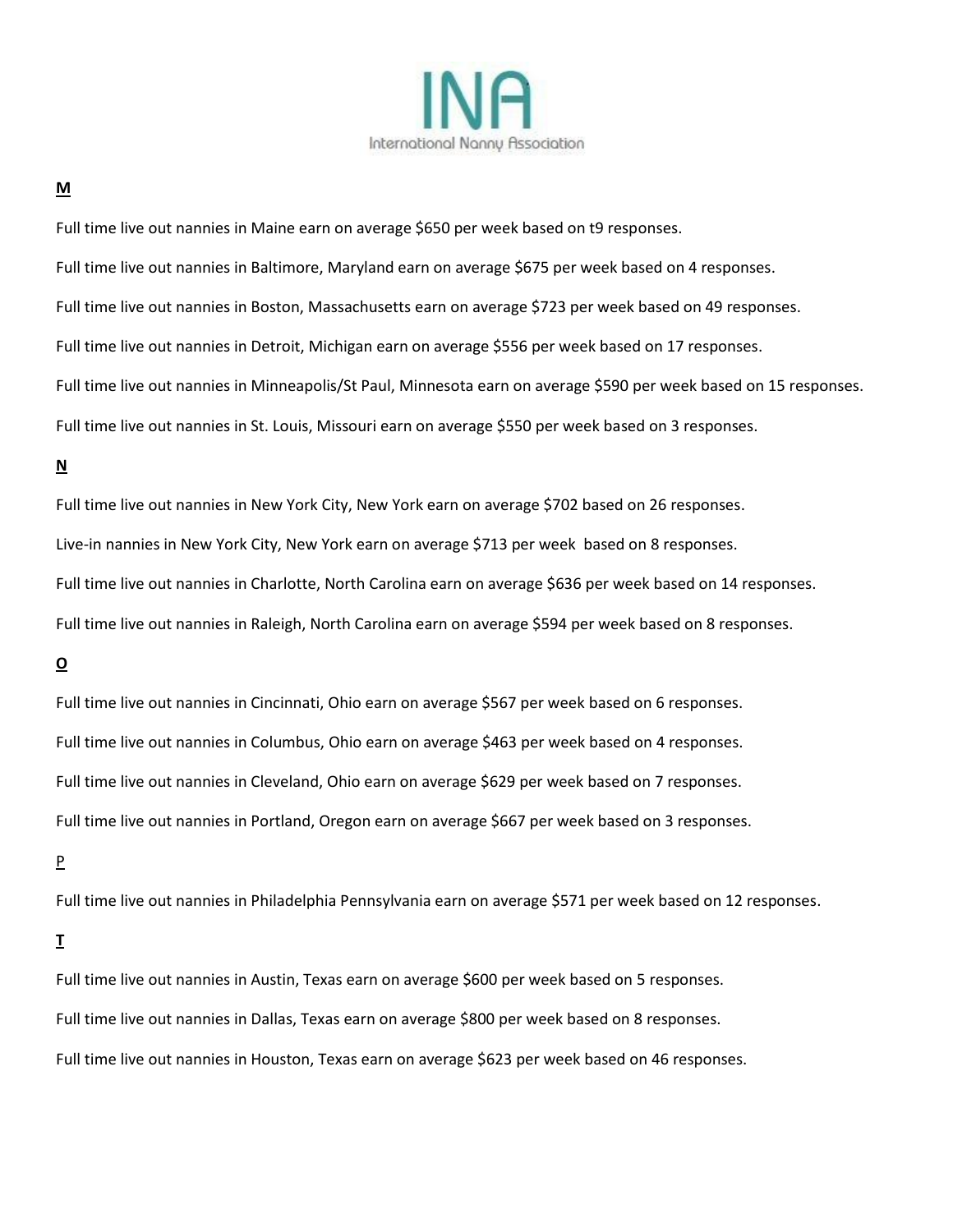

#### **W**

Full time live out nannies in Seattle, Washington earn on average \$675 per week based on 14 responses.

Full time live out nannies in the Washington DC, earn on average \$847 per week based on 14 responses.

Full time live out nannies in Milwaukee, Wisconsin earn on average \$612 per week based on 9 responses.

# Trends and Observations from the Eyes of the Domestic Payroll Industry

#### **Below are a few observations provided by Kathy Webb of Homework Solutions, Inc. and 4nannytaxes.com**

Nannies in family share arrangements are able to grow their income (\$18-20 per hour is the common gross hourly wage that is split between families) compared to what they could command with an individual family.

The nanny's hourly rate has been flat between 2009 and 2011. When employers have turnover they are often hiring the new nanny at a lower hourly rate, frequently \$1-2 an hour less.

There has been an uptick in families with variable payroll, showing more employers are paying their nanny on an hourly basis and have varying hours from week to week. In the past, a flat weekly rate (salary) was basically the norm. Our general sense is that the employers are becoming more sensitive to the FLSA hourly rate and overtime requirements, as we are not seeing significant movement in the total wages, just more fluctuation in how payroll is being processed.

4. We are handling a lot more mileage reimbursement via payroll. We don't have a good sense whether families are simplifying and letting the nanny be reimbursed through their regular payroll process versus giving the nanny cash to cover driving her own vehicle on the job or more employers are actually reimbursing for mileage more often today.

# **Nanny wages, past and present supplied by Tom Breedlove, Breedlove & Associates, Payroll & Tax Service for Household Employers.**

|          |          |          | Salary comparisons for the first quarter of the following years, the average annual salary over the past four years: |  |
|----------|----------|----------|----------------------------------------------------------------------------------------------------------------------|--|
| 2008     | 2009     | 2010     | 2011                                                                                                                 |  |
| \$30,114 | \$28.678 | \$28,432 | \$30,012                                                                                                             |  |

#### **New Employer Salaries (National)**

We also looked at the salaries being offered by new employers in the first quarter of 2011 and compared it to the previous years:

| 2008     | 2009     | 2010     | 2011     |
|----------|----------|----------|----------|
| \$32,074 | \$32,243 | \$32,590 | \$34,765 |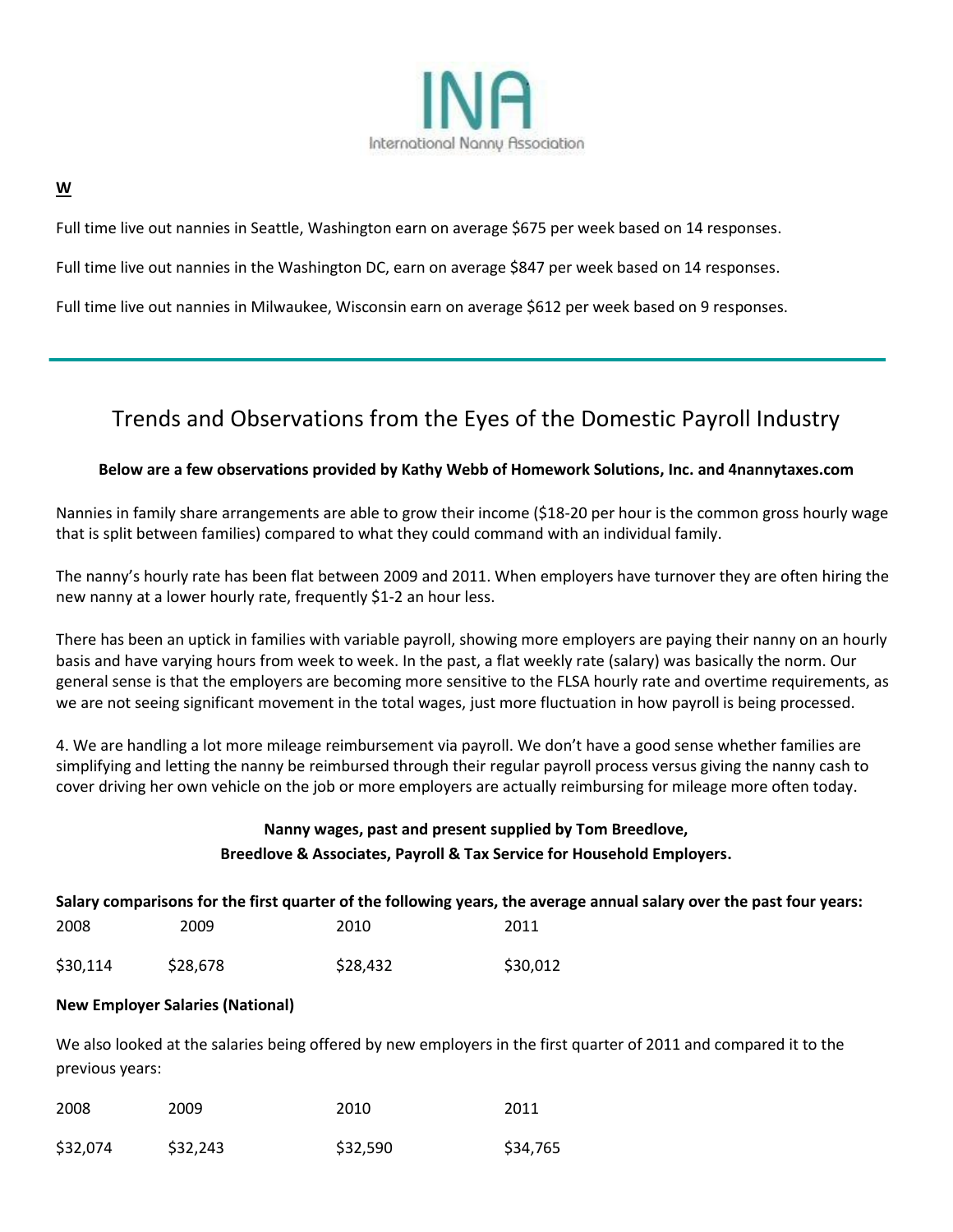

#### **2011 Growth vs. 2010 (Key Markets)**

We looked at a handful of key markets and found wages had grown in the first quarter of 2011 (compared to Q1 2010) in most markets (exceptions are the Midwest markets):

| San Francisco  | $+14%$ | Raleigh/Durham | $+10%$ | Philadelphia | $+6%$   |
|----------------|--------|----------------|--------|--------------|---------|
| Seattle        | $+13%$ | Houston        | $+8%$  | Chicago      | $+1.5%$ |
| New York       | $+13%$ | Portland       | $+8%$  | Cleveland    | $+0.5$  |
| <b>Boston</b>  | $+11%$ | <b>Dallas</b>  | $+7%$  | Detroit      | $-2%$   |
| Washington, DC | $+11%$ | Atlanta        | $+6%$  |              |         |

#### **Benefits**

The percentage of families offering paid time off and Health Insurance has not changed significantly for our client base:

|                  | 2010 | 2011 |
|------------------|------|------|
| 2+ Weeks         | 62%  | 63%  |
| 1 Week           | 32%  | 32%  |
| Less than 1 Week | 6%   | 5%   |
|                  |      |      |
| Health Insurance | 10%  | 12%* |

\*This is likely a function of the new Health Insurance Tax Credit for Small Employers

In summary, by all measures, it's clear that the marketplace is trending back up with 2011 being notably improved in most areas of the country.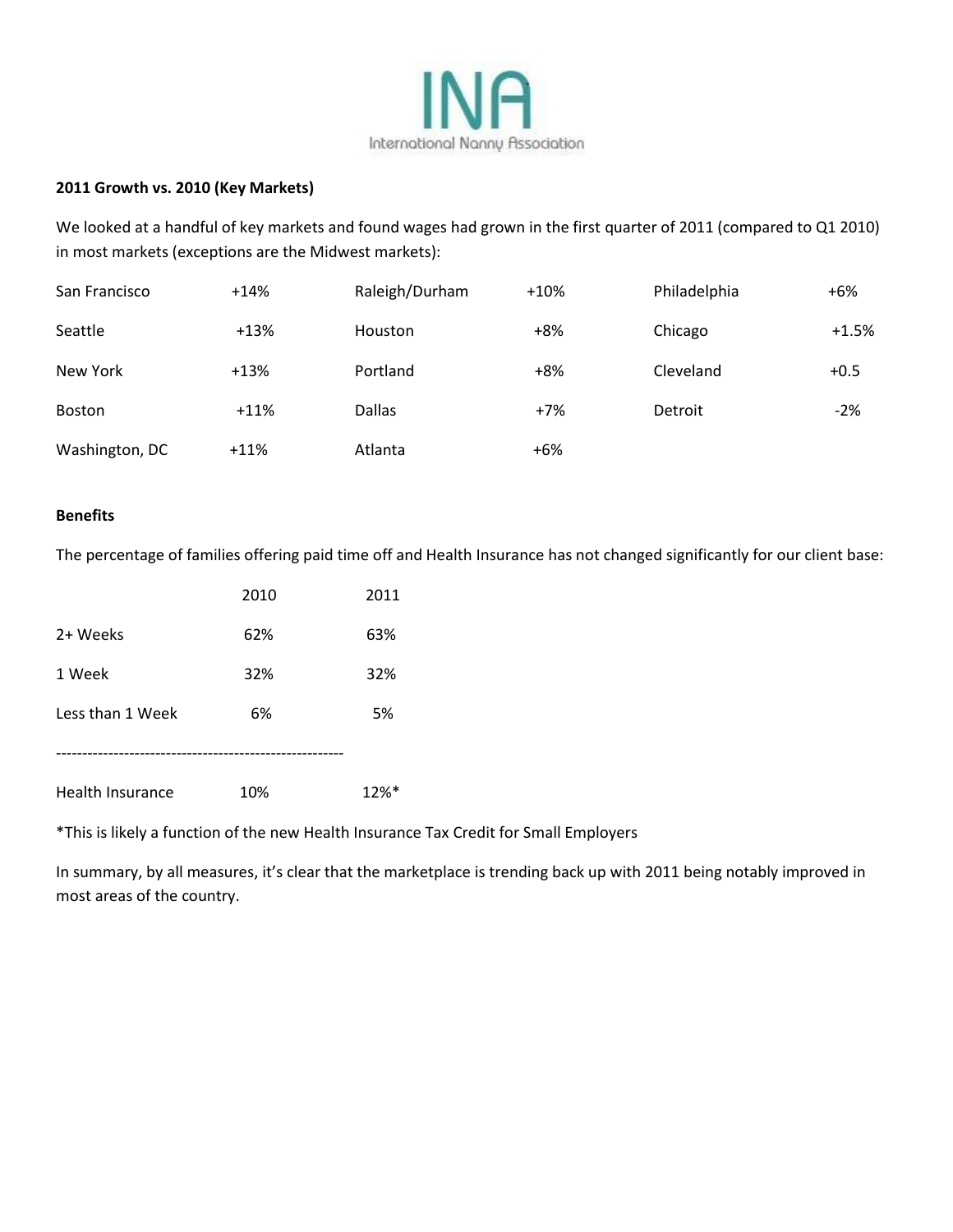

# Agency Insights

### **FOURTEEN AGENCIES FROM COAST TO COAST RESPONDED TO THE FOLLOWING QUESTIONS:**

**How often do clients offer health care benefits?** New York, Chicago, Houston and Baltimore reported that it was rare but Los Angeles, San Francisco, Seattle, Washington DC, Portland, Tampa, Minneapolis, and Cleveland all reported that it was very common and frequently it is a stipend paid directly to the nanny to cover her individual insurance premium.

**How often do nanny employers expect a certain amount of light housekeeping chores above and beyond child related duties?** The answers ran from less than 10% to almost all clients ask for a certain level of daily tidying up, including laundry, errands and maybe some cooking

**What is the percentage of your clients that provide a vehicle for the nanny's work related use?** New York City responded "not applicable" and Westchester County, New York said 90% provided a nanny car. L.A., Seattle and Chicago said that about 50% of their clients provide a car and the remaining agencies averaged between about 2% to 30%.

**How many male nannies did you place in 2010?** The Los Angeles agency was the only agency to report that they successfully placed one male nanny.

**How many nanny shares did you fill in 2010?** The Baltimore agency filled 6 share-a-nanny positions, the Chicago agency filled three nanny share positions, the San Francisco Bay area agency filled two and the Seattle, Portland and Los Angeles agencies reported that they successfully filled one nanny share position.

#### **HOW WOULD YOU DESCRIBE YOUR CLIENT BASE?**

Tampa/Orlando: 82%

- **1.** Professional Couple 13 agencies said this was the profile of their most frequent client family
- **2.** Professional Parent and Stay-at-Home parent 1 said this profile fit the majority of her client base and 12 agencies said this profile fit the second largest portion of their client families.
- **3.** Professional Single Parent This description fit the third largest portion of the agencies' client families.

| Westchester Co, NY: | 70% | San Francisco Bay Area: | 40% |
|---------------------|-----|-------------------------|-----|
| New York City:      | 80% | Baltimore:              | 85% |
| Los Angeles:        | 95% | Seattle:                | 95% |
| Chicago:            | 15% | Washington DC:          | 35% |
| Houston:            | 15% | Portland, OR:           | 90% |
| Cleveland:          | 95% | Minneapolis:            | 95% |

#### **What is the percentage of English first language nannies your agency represents?**